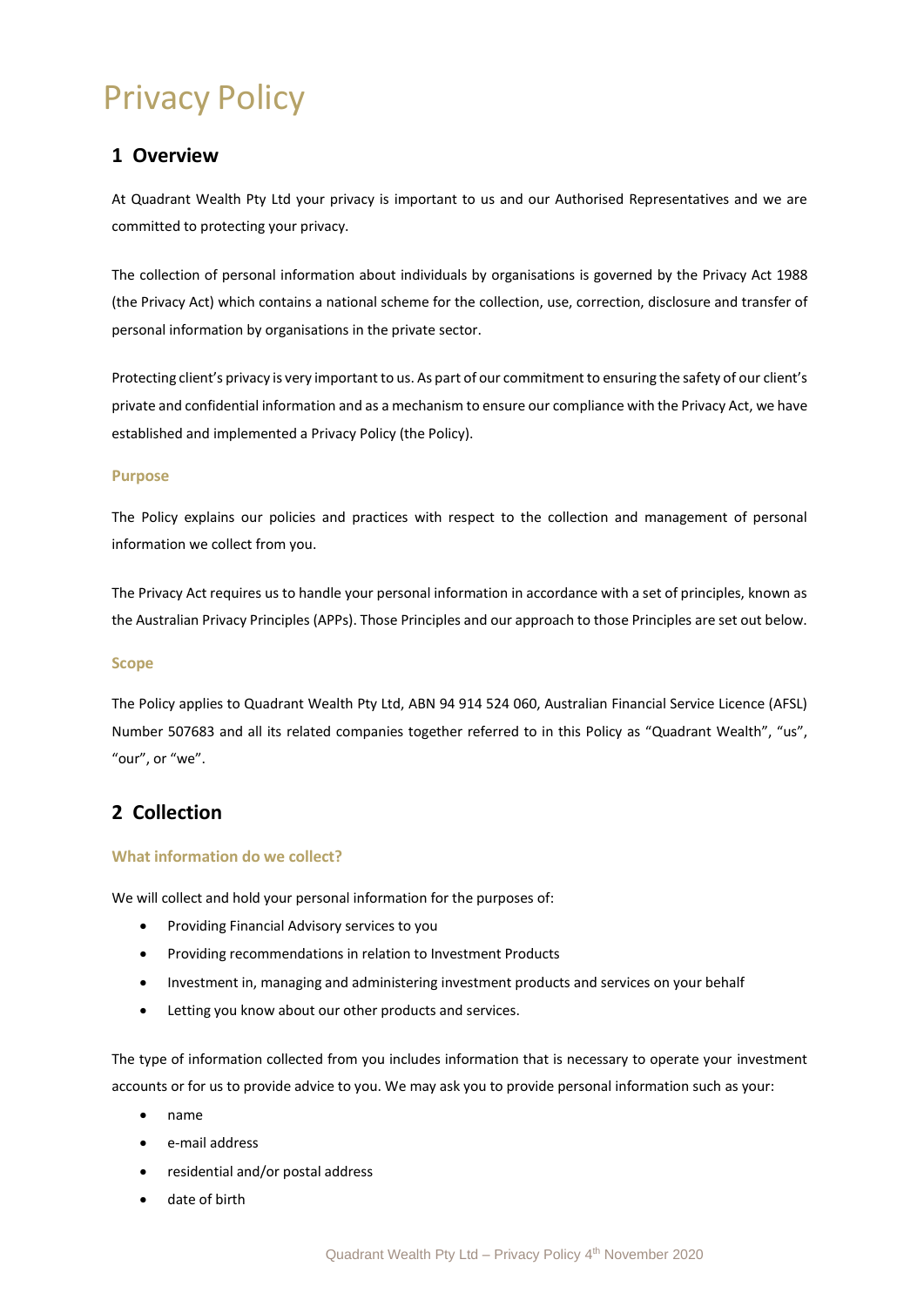- contact details
- gender
- tax residency
- occupation
- qualifications
- bank account details
- financial details
- employer
- tax file number (TFN).

Much of this information is collected through application forms, the use of our online facilities or through ongoing communications with you.

We will not collect any personal information about you except where you have knowingly provided that information to us or we believe you have authorised a third party to provide that information to us.

There are also specific circumstances in which we will ask for your sensitive information such as:

- personal health information from you when applying for insurance
- personal health information from medical practitioners when you are making a claim
- income information from employers in instances where you are applying for additional insurance protection or salary continuance insurance
- details of your dependents as defined at section 10 of the Superannuation Industry (Supervision) Act 1993, for the purposes of paying benefits in the event of your death.

We will always seek your consent before collecting this kind of sensitive information.

We may also need to collect information from third parties. For example, we may need to collect information from your representatives (accountant, Mortgage broker, legal adviser etc.), product issuer and employer.

We are also required to ask for certain information by law. Wherever there is a legal requirement for us to ask for information about you, we will inform you of the obligation and the consequences of not giving us the requested information. For example, in addition to obtaining personal information from you, whenever you acquire a new product or service from us, we will need to obtain certain documentary evidence from you as to your identity. Such evidence may include items such as a certified copy of your driver's licence, passport, or birth certificate.

We are also required under the Anti-Money Laundering and Counter-Terrorism Financing Act (AML/CTF) 2006, and its corresponding rules and regulations, to implement client identification and verification processes before providing certain services; and the obligation is ongoing where you choose to engage us for ongoing advice. We may need you to present identification documents such as a passport and/or driver's licence and documents to verify related entities in order to meet our obligations.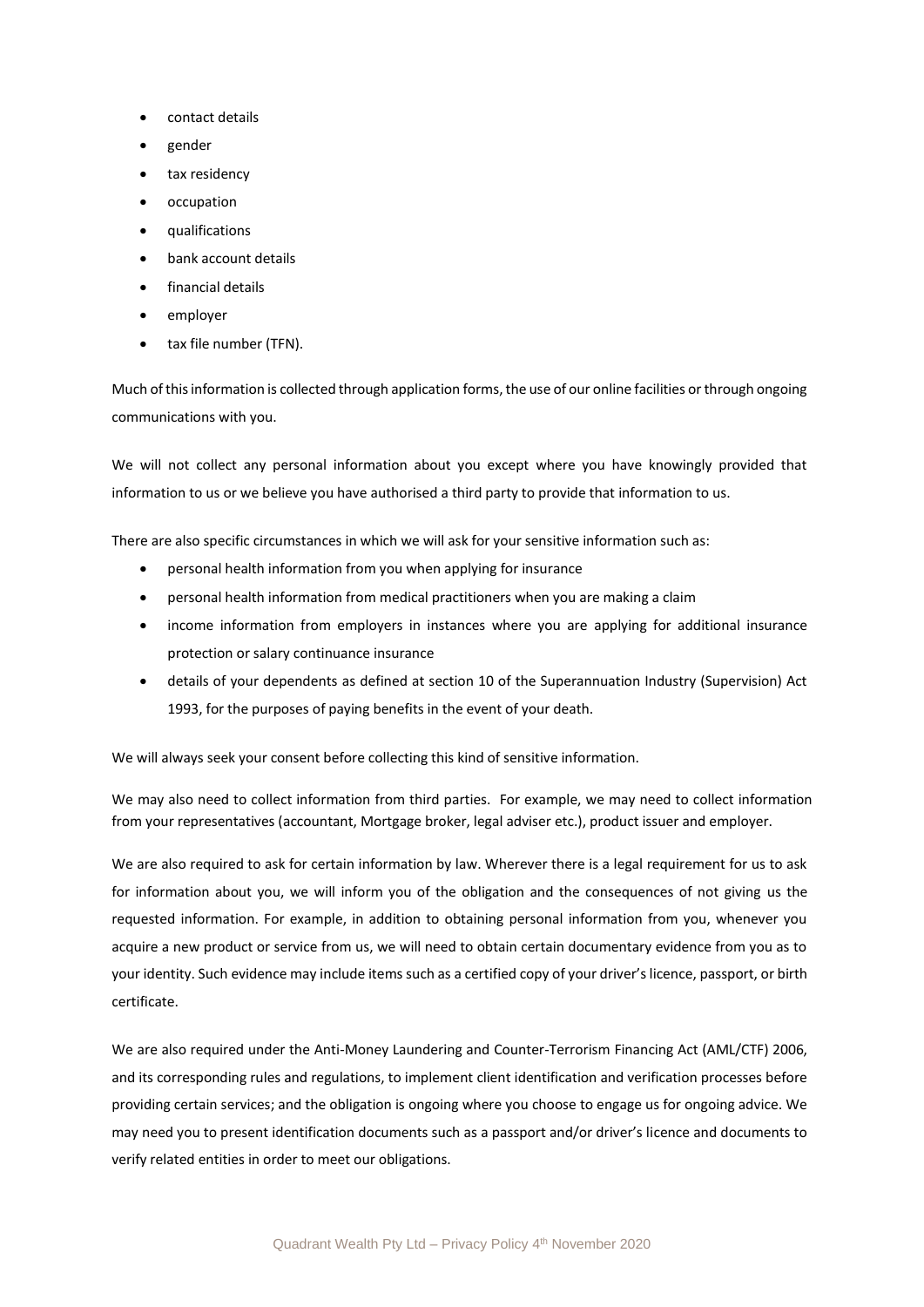In addition, we may also need to collect other personal information under some laws. These include the Anti-Money Laundering and Counter-Terrorism Financing Act 2006 (Cth), the Corporations Act 2001 (Cth), the Insurance Contracts Act 1984 (Cth), the National Consumer Credit Protection Act 2009 (Cth), the Income Tax Assessment Act 1936 (Cth), and the Tax Laws Amendment (Implementation of the FATCA Agreement - U.S Foreign Account Tax Compliance Act) Act 2014 and (Implementation of the Common Reporting Standard) Act 2016, Act.

#### **What if you do not give us the information we request?**

The information that we seek to collect about you will depend on the products or services that we provide. You have the right to remain anonymous and or not to provide us with any or all of your personal information. However, if you do not give us the information that we ask for, or the information you provide is incomplete or inaccurate, this may:

- prevent or limit the quality of advice we provide to you
- prevent or delay the processing of an application or any claim
- affect your eligibility for specified insurance cover
- prevent us from contacting you
- impact on the taxation treatment of your account.

### **3 Use of information**

#### **How do we use the information that we collect from you?**

We use your personal information for the purposes for which it has been obtained. We collect your personal information so that we are able to act on your request, such as:

- provide financial advice to you
- establish and manage your investments and accounts
- implement your investment instructions
- establish and maintain insurance protection
- process contributions, transfer monies or pay benefits
- report the investment performance of your account
- keep you up to date on other suitable services offered by us

Personal information will also be used where you have consented to such disclosure or where it is required or authorised under law, in circumstances relating to public health and safety or in connection with certain operations by or on behalf of an enforcement body.

### **4 Disclosure**

### **Who do we give information to?**

We may provide your information to external parties. Where personal information is disclosed there are strict controls in place to ensure information is held, used and disclosed in accordance with the APPs.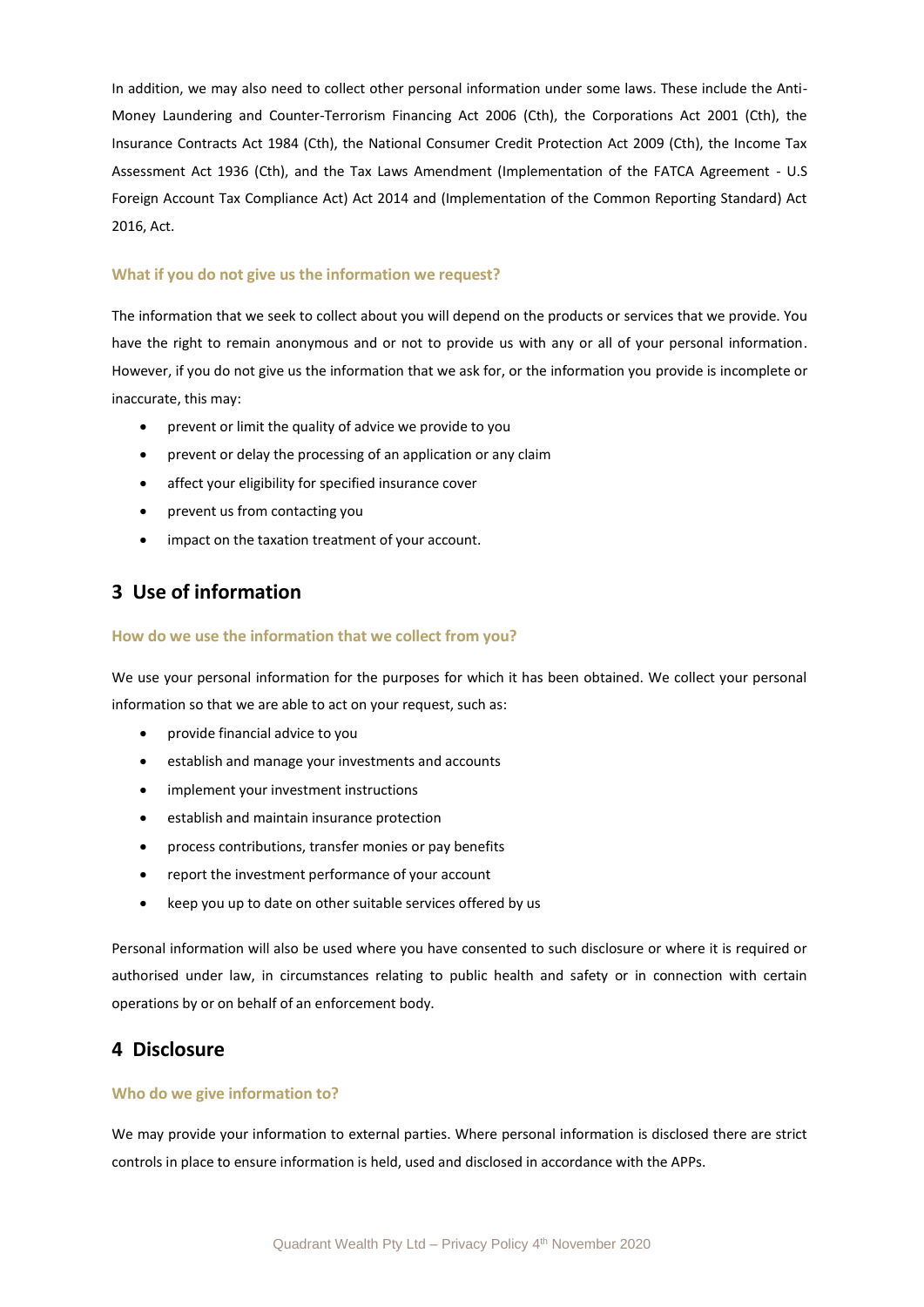The types of external organisations to which we often disclose your personal information include:

- our employees, agents, contractors, individuals or organisations who assist us to provide our services, including those from whom we obtain quotations, software providers, IT services and hosting, cloud storage providers, marketing, communication, administration and paraplanning services, temporary staff as required, accountants, legal advisers, compliance consultants and auditors
- insurers, re-insurers, and health care providers, including information about your health, where you have applied for insurance cover or made a claim, including information about your health
- any organisations involved in providing, managing, or administering investment products or services such as actuaries, custodians, external dispute resolution services, insurers, investment managers or mail houses
- your employer (relates only to employer sponsored superannuation arrangements)
- any fund (administrator or trustee) to which your benefit is to be transferred or rolled over
- medical practitioners and other relevant professionals, where you have applied for insurance cover or made a claim for disablement benefit
- your nominated representatives including, but not limited to, your legal advisor, accountant, auditor, mortgage broker, family members, executor, administrator, guardian, trustee or attorney
- your legal personal representative, or any other person who may be entitled to receive your death benefit, or any person contacted to assist us to process that benefit
- any financial institution who holds an account for you
- any professional advisers appointed by Quadrant Wealth Pty Ltd.
- businesses that may have referred you to us (for example your lawyer)
- where we are permitted to disclose the information under the Privacy Act
- other companies or individuals, in the event of a proposed or actual corporate sale, merger, reorganisation, dissolution or similar event, which may include the transfer of business assets, such as personal information

Like other financial services companies, there are situations where we may also disclose your personal information where it is:

- required by law (such as to the Australian Taxation Office)
- authorised by law (such as where we are obliged to disclose information in the public interest or to protect our interests)
- necessary in discharging obligations (such as to foreign governments for the purposes of foreign taxation)
- required to assist in law enforcement (such as to a police force). We will also disclose your information if you give your consent.

#### **Will my information be disclosed outside Australia and use third party applications and service**

#### **providers?**

We hold your personal information in a combination of secure computer storage facilities, paper-based files, and other formats such as secure cloud storage. Your information may be accessed outside of Australia by Quadrant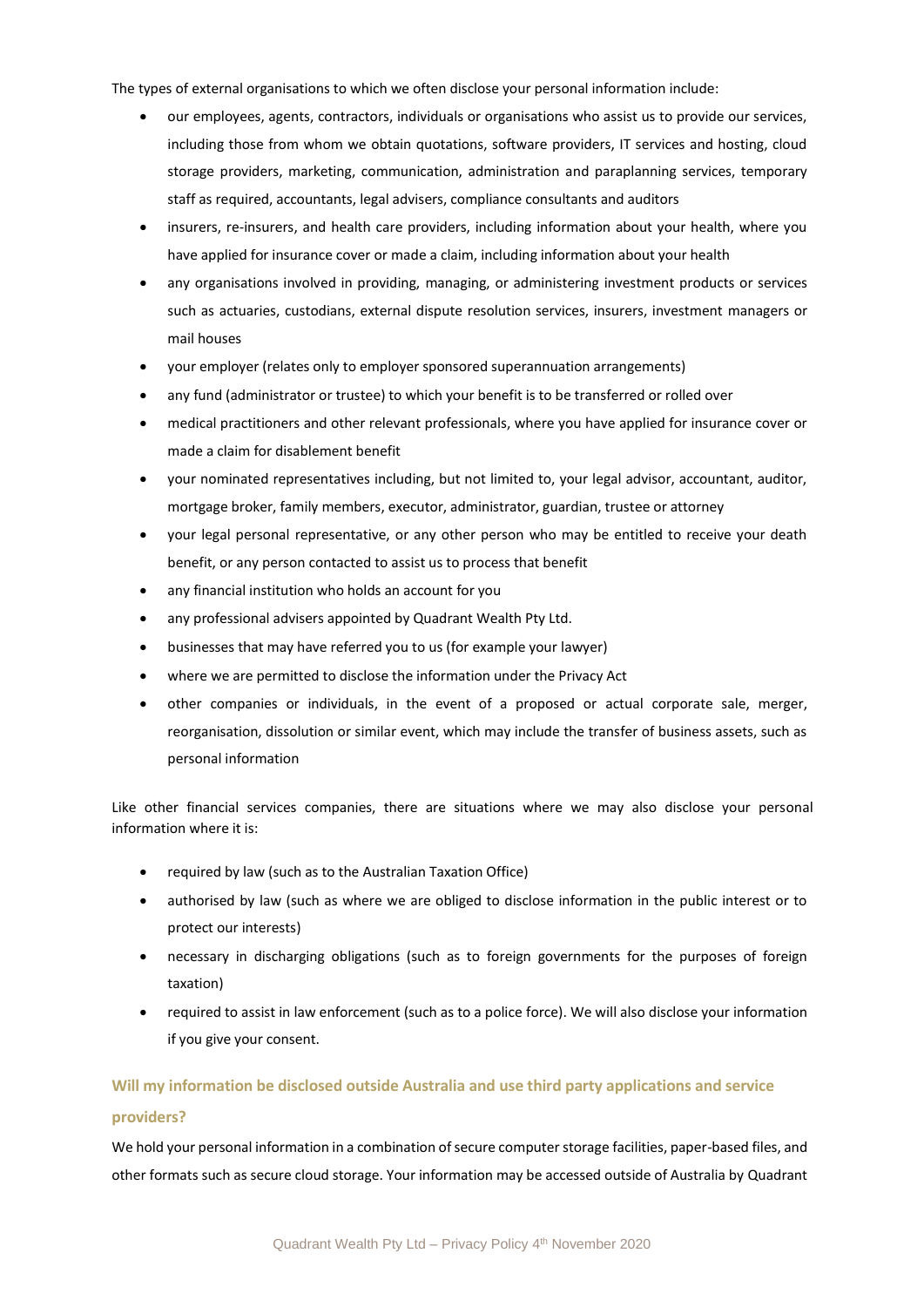Wealth Representatives and employees, for example, when they are on holidays. Quadrant Wealth also utilises information technology providers for the storage of client files, data, information, obtaining consent and interactions such as emails.

In order to provide our services, we may use or recommend the use of third-party applications or service providers, which may collect your personal information, or we may be required to disclose your personal information to provide our services.

We may disclose your personal information overseas as we engage the services of these providers, who may be based in Australia or overseas, and have all or part of their operations overseas, store data overseas, access services overseas or utilise third parties who are overseas.

Overseas locations of organisations, data centres and third parties may include, but are not limited to, USA, member states of the European Union, United Kingdom, Taiwan, Singapore, Malaysia, Hong Kong, Japan, South Korea, Philippines, South Africa, New Zealand, Canada, Brazil, Chile and the United Arab Emirates.

Quadrant Wealth maintains an Outsourcing Policy when selecting service providers to ensure quality providers are selected and that their privacy policy aligns with our philosophy of protecting our clients' privacy. We generally require any external organisations with whom we share your personal information to comply with the Australian Privacy Principles.

We provide a list below of the third-party service providers and third-party applications we may use or recommend the use of, including links to their privacy policy and where available, their data centre locations.

- Microsoft OneDrive (Cloud File Storage and Business Applications) <https://privacy.microsoft.com/en-us/privacystatement> <https://docs.microsoft.com/en-us/office365/enterprise/o365-data-locations>
- AdviserLogic Morningstar (Customer Relationship Management, Portfolio Reporting and Financial Planning Software, and Cloud File Storage) <https://www.morningstar.com/company/privacy-policy#privacypolicyau>
- iFactFind (Client engagement software) <https://ifactfind.com.au/privacy-policy.html> <https://ifactfind.com.au/terms-of-use.html> <https://ifactfind.com.au/saas-agreement.html>
- DocuSign <https://www.docusign.com/company/privacy-policy>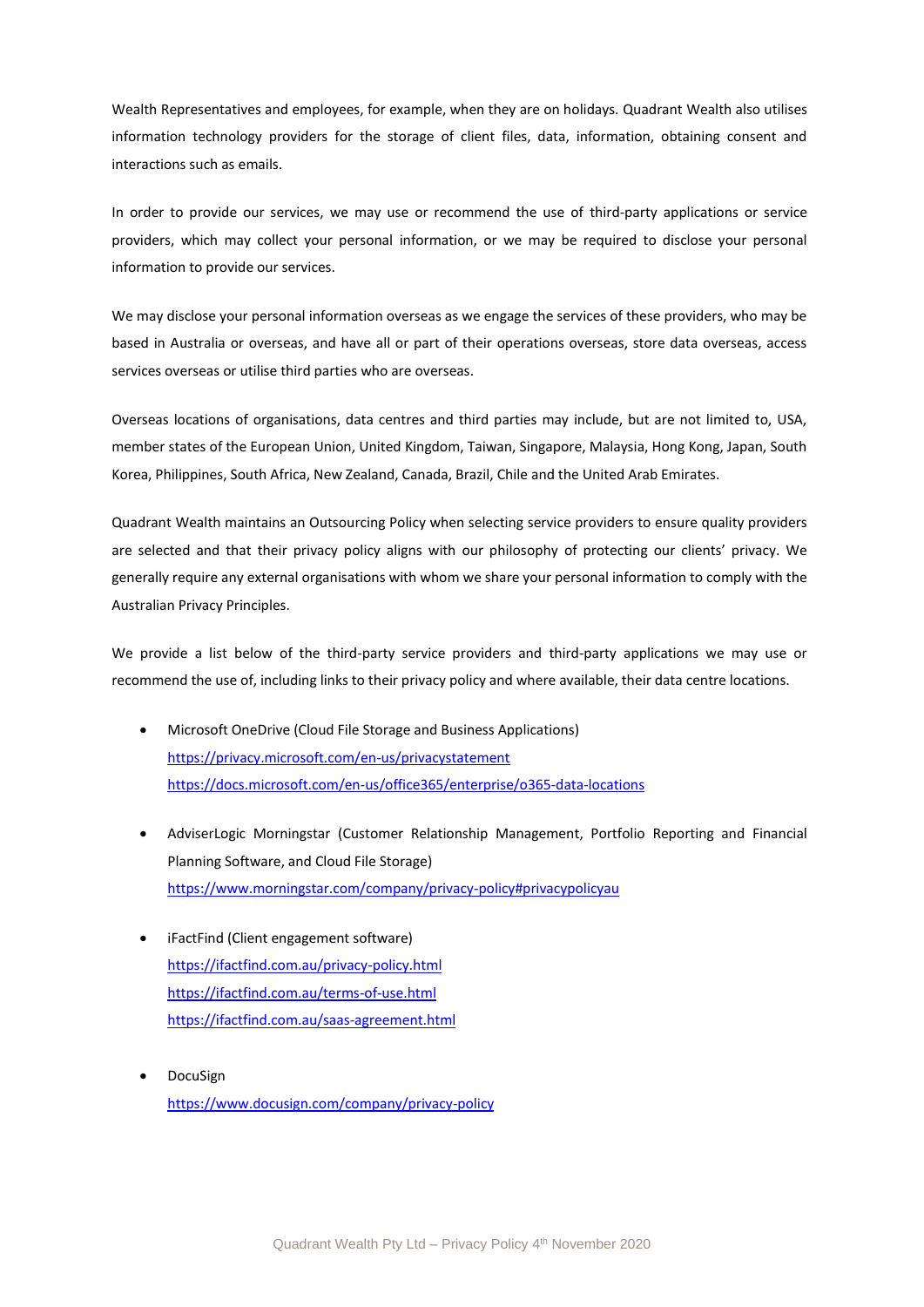### **5 Access and correction of information**

#### **Can I access my information and what if it is incorrect?**

You may gain access to the information that Quadrant Wealth has collected about you, by contacting your adviser or the person named below. We will not charge you for responding to such a request unless we incur costs in providing the information. We will inform you of any costs prior to proceeding.

There may be circumstances where we are unable to give you access to the information that you have requested. If this is the case we will inform you and where possible, explain the reasons why.

It is important that the information we hold about you and any related entity is accurate, complete and current, as this information may form the basis on which we provide our services and allows us to provide these services efficiently. We encourage you to correct, modify or update the information we have for you or a related entity by contacting your adviser or the person named below. Information can be provided to your adviser by telephone, mail, email, electronic form, or any other agreed means between you and your adviser.

### **6 Protection of the personal and sensitive information that we hold**

#### **How do we protect the security of your information?**

We have practices and procedures in place to safeguard your privacy. Your personal information is stored on highly secure cloud servers with strict password access. The people who handle your personal information for us have the training, knowledge, skills and commitment to protect it from unauthorised access or misuse to the best of their ability.

#### **Risks of using the internet**

Unfortunately, the transmission of any data, including your personal information, over the internet is not completely secure. Whilst we will endeavour to protect your personal information, it is possible that third parties, outside our control, may be able to access, obtain or intercept transmissions or private communications without our knowledge or consent. As a result, we cannot ensure the security of data, and any transmissions or electronic communications between us are undertaken knowing this risk. Just as we take reasonable steps to secure all computing devices used in connection with our website, software, system and services, we recommend you do the same and ensure any storage or portable devices, such as your mobile phone are secure.

#### **Cookies**

A "cookie" is a small text file that may be placed on a computer by a web server. Our websites may use cookies which may enable us to identify you or your browser while you are using our site. These cookies may be permanently stored on a computer or are temporary session cookies. They are used for a variety of purposes, including security and personalisation of services. They are frequently used on websites and you can choose if and how a cookie will be accepted by configuring your preferences and options in your browser.

All browsers allow you to be notified when you receive a cookie, and you may elect to either accept it or not. If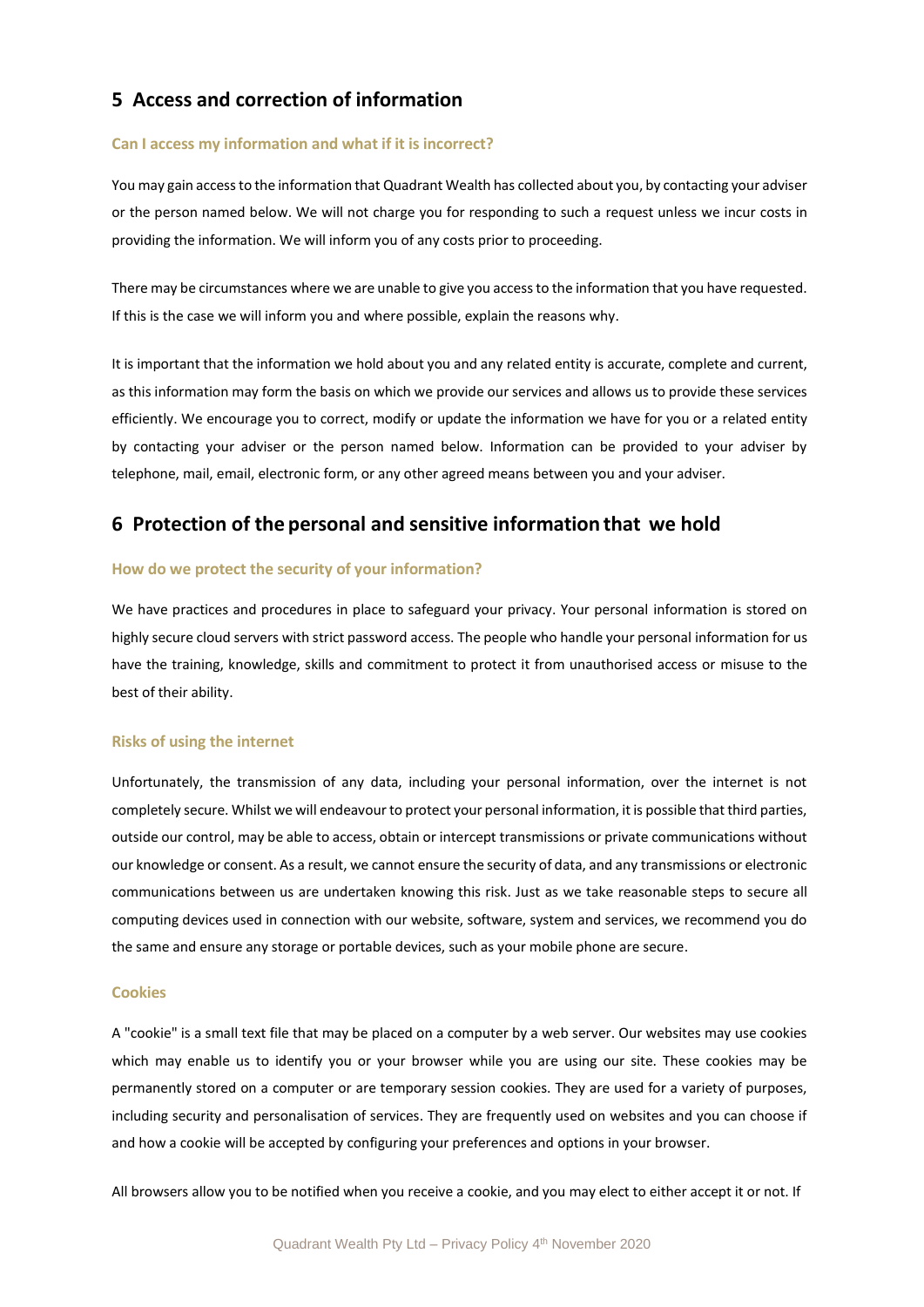you wish not to accept a cookie; this may impact the effectiveness of the website. Your internet service provider or other IT service provider should be able to assist you with setting your preferences.

# **7 Your rights if you are in the European Union (EU)**

If you are a resident of or a business 'established' in a country that is a member of the European Union Economic Area (the EU and Norway, Lichtenstein and Iceland), you are entitled to additional protections provided by the GDPR, other than the protections already afforded to you under the Privacy Act.

In certain circumstances, this may include, but is not limited to, the right to:

- have your personal information erased
- access your personal information in an electronic and portable format
- restrict, object, or withdraw your consent to the processing of your personal information

If you require more information about your eligibility to and or these rights, please let us know.

# **8 Complaints**

If you have any questions about our Privacy Policy, please contact us on the details listed below.

You may make a complaint about Quadrant Wealth's handling of your personal information, or in relation to your dealings with us about your personal information, by contacting the details below.

Quadrant Wealth handles any complaints received according to its Dispute Resolution Policy. Your rights are detailed in our Financial Services Guide (FSG).

In the first instance, we suggest you speak directly to your adviser and have an honest discussion with them about your complaint or concerns. You also have the option of writing to or emailing your adviser.

Where you are uncomfortable with this approach, are not sure who to contact or you have not been able to satisfactorily resolve the matter with your adviser, please contact our office on 02 9386 9156 and speak with the Complaints Officer. In order to efficiently manage your complaint, we may request or assist you to detail your specific concerns in writing.

Generally, we will provide you with a written acknowledgement of your complaint within 48 hours and then provide a formal response to your complaint within 45 business days.

If you are not satisfied with the response you receive or the complaint cannot be resolved within the 45 business days, you have the right to contact the Australian Financial Complaints Authority (AFCA). AFCA are a free and independent, ASIC-approved external dispute resolution body of which we are a member. Their contact details are as follows: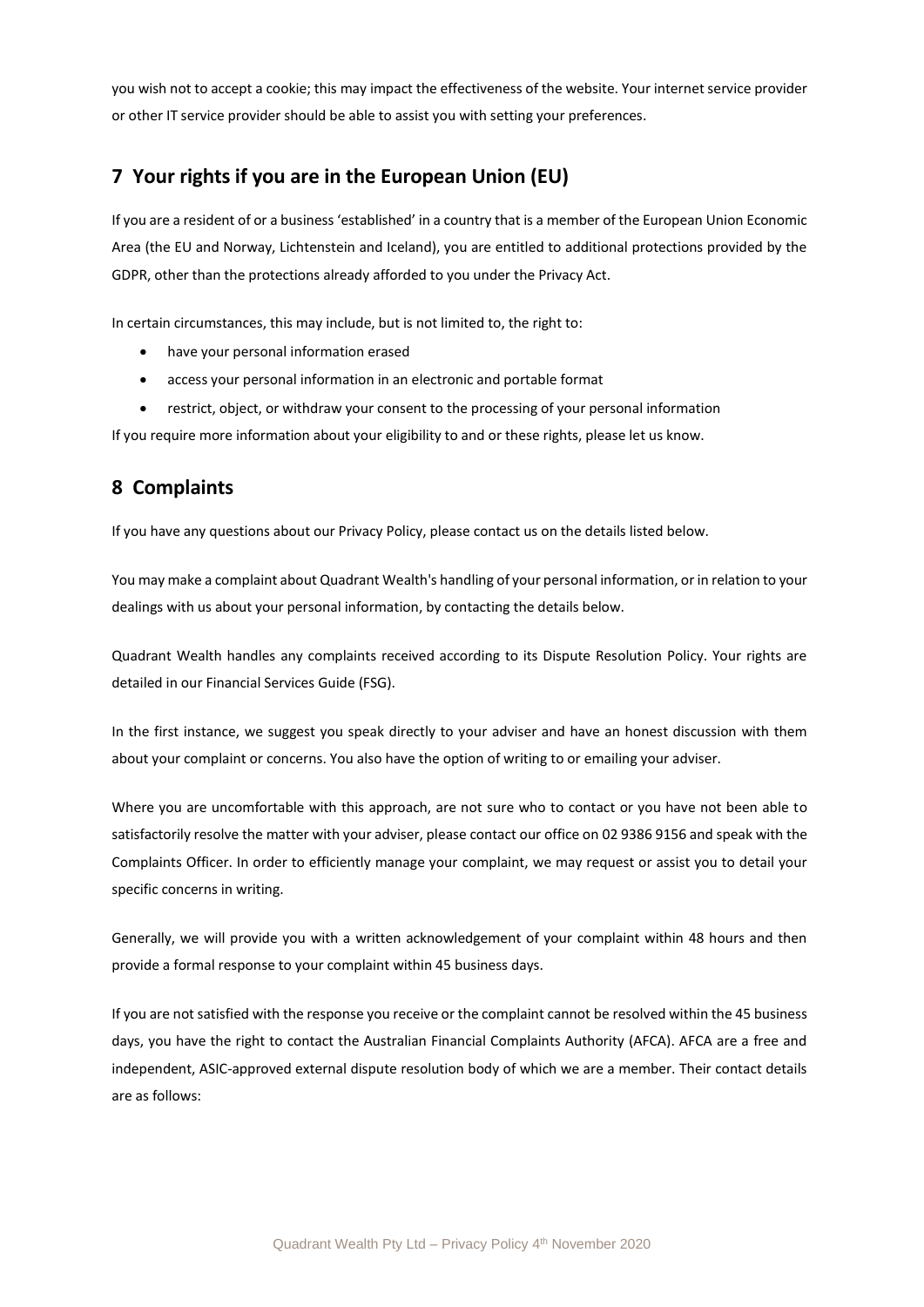| Address: | GPO Box 3                       |
|----------|---------------------------------|
|          | Melbourne VIC 3001              |
|          | Phone: 1800 931 678 (free call) |
| Email:   | info@afca.org.au                |
| Website: | www.afca.org.au                 |

You may also contact the Australian Securities and Investments Commission (ASIC) by phoning 1300 300 630 to make a complaint and obtain information about your rights.

In addition, under the Privacy Act you may complain to the Office of the Australian Information Commissioner about the way we handle your personal information, by contacting the Commissioner at, GPO Box 5218, Sydney NSW 2001, 1300 363 992 or enquiries@oaic.gov.au.

If your complaint requires us to contact a third party, we may need to give some of the information contained in your complaint to that party.

### **9 Termination of services**

We may be required to maintain your personal information even after our relationship has ended to assist you in responding to queries you may have or assisting you to transition your financial affairs or to meet our regulatory and or document retention requirements. Once our obligations have ended (usually between seven to ten years), you can request for us to delete your personal information by contacting your adviser or the person named below. Otherwise, we will only keep information for as long as is reasonably necessary, after which we may delete your personal information.

We are required under the current legislation to hold personal information for seven years following the cessation of your relationship with us. In some instances, the information we hold may be required to be held for longer.

### **10 Client Consent**

By accessing our website, [www.quadrantwealth.com.au,](http://www.quadrantwealth.com.au/) contacting us or by asking us to assist you, you consent to the collection and use of the information you have provided us with for the purposes described in this policy.

Where you have provided information about your partner, a related entity or other persons relevant to you, for the services you have engaged us for, please make these people aware of the information you have provided and our Privacy Policy. Where you have provided personal information about children under the age of 16, as their parent or guardian in this capacity, you have given your consent for us to hold this information.